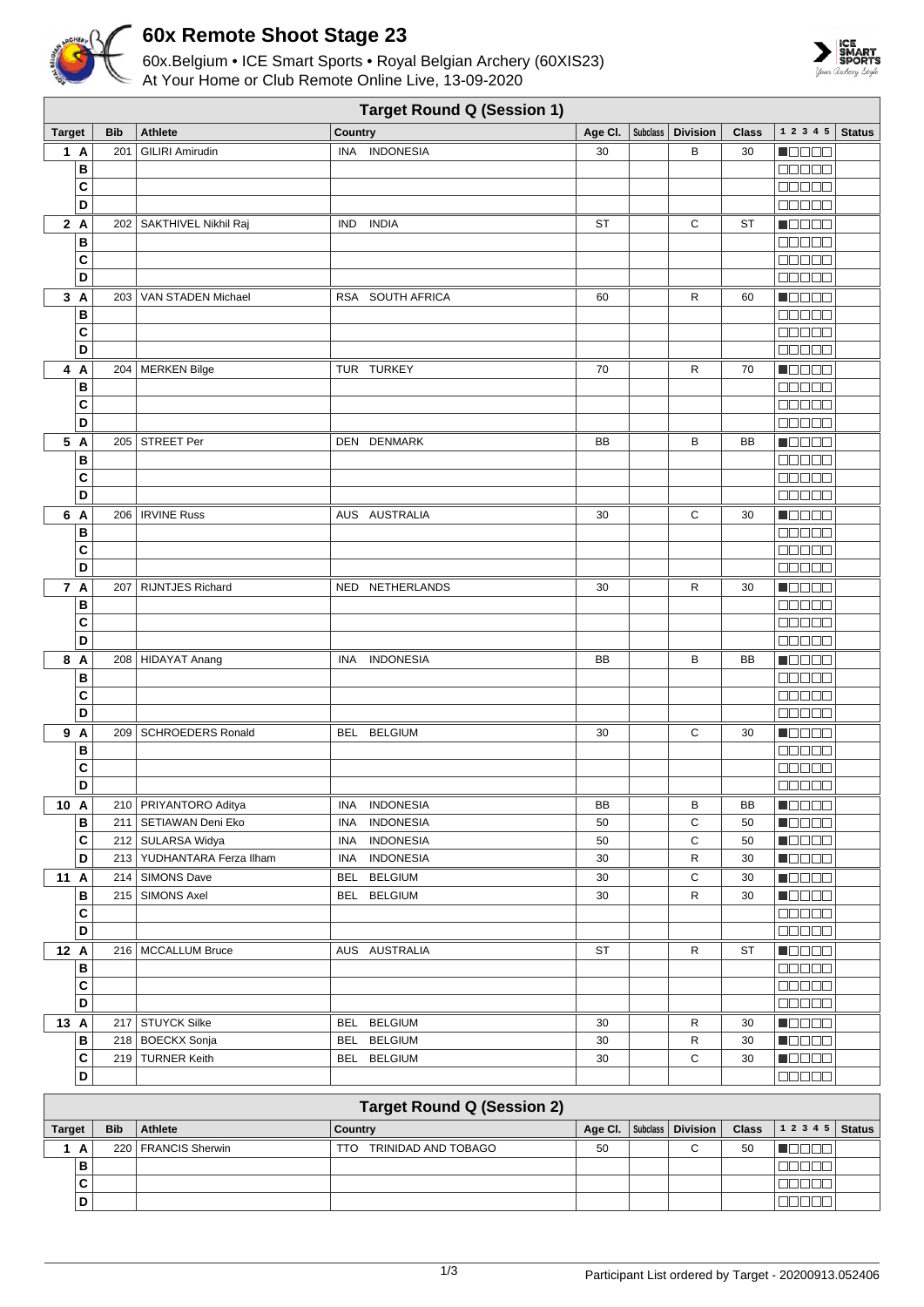

## **60x Remote Shoot Stage 23**

60x.Belgium • ICE Smart Sports • Royal Belgian Archery (60XIS23) At Your Home or Club Remote Online Live, 13-09-2020



|                         | <b>Target Round Q (Session 2)</b><br>Continue |                                     |                               |                    |  |                 |                 |                                                       |               |
|-------------------------|-----------------------------------------------|-------------------------------------|-------------------------------|--------------------|--|-----------------|-----------------|-------------------------------------------------------|---------------|
| <b>Target</b>           | <b>Bib</b>                                    | <b>Athlete</b>                      | Country                       | Age CI.   Subclass |  | <b>Division</b> | <b>Class</b>    | 1 2 3 4 5                                             | <b>Status</b> |
| 2A                      | 221                                           | DOHERTY Jack                        | <b>GBR GREAT BRITAIN</b>      | 60                 |  | R               | 60              | n de e e                                              |               |
| B                       |                                               |                                     |                               |                    |  |                 |                 | <b>00000</b>                                          |               |
| C                       |                                               |                                     |                               |                    |  |                 |                 | 00000                                                 |               |
| D                       |                                               |                                     |                               |                    |  |                 |                 | <b>00000</b>                                          |               |
| 3A                      |                                               | 222   IRVINE Russ                   | AUS AUSTRALIA                 | <b>ST</b>          |  | С               | <b>ST</b>       | <b>MODOO</b>                                          |               |
| В                       |                                               |                                     |                               |                    |  |                 |                 | 88888                                                 |               |
| C                       |                                               |                                     |                               |                    |  |                 |                 | <b>00000</b>                                          |               |
| D                       |                                               |                                     |                               |                    |  |                 |                 | ooooo                                                 |               |
| 4<br>A                  |                                               | 223   FERREIRA Gerard               | TRINIDAD AND TOBAGO<br>TTO.   | 50                 |  | С               | 50              | Maaaa                                                 |               |
| B                       |                                               |                                     |                               |                    |  |                 |                 | 88888                                                 |               |
| C                       |                                               |                                     |                               |                    |  |                 |                 | 80000                                                 |               |
| D                       |                                               |                                     |                               |                    |  |                 |                 | 00000                                                 |               |
| 5 A                     |                                               | 224   SAUNDERSON Jay                | <b>GBR GREAT BRITAIN</b>      | 50                 |  | C               | 50              | Maca Bill                                             |               |
| B                       |                                               |                                     |                               |                    |  |                 |                 | 00000                                                 |               |
| C                       |                                               |                                     |                               |                    |  |                 |                 | $\Box$ $\Box$ $\Box$ $\Box$ $\Box$                    |               |
| D                       |                                               |                                     |                               |                    |  |                 |                 | 00000                                                 |               |
| 6 A                     |                                               | 225   SCHROEDERS Ronald             | BEL BELGIUM                   | 30                 |  | С               | 30              | $\blacksquare$                                        |               |
| B                       |                                               |                                     |                               |                    |  |                 |                 | <b>BBBBB</b>                                          |               |
| C                       |                                               |                                     |                               |                    |  |                 |                 | manaa                                                 |               |
| D                       |                                               |                                     |                               |                    |  |                 |                 | anna                                                  |               |
| 7 A                     |                                               | 226   CUNNINGHAM Rogan              | IRL IRELAND                   | 50                 |  | С               | 50              | n da da                                               |               |
| В                       |                                               |                                     |                               |                    |  |                 |                 | 88888                                                 |               |
| C                       |                                               |                                     |                               |                    |  |                 |                 | 00000                                                 |               |
| D                       |                                               |                                     |                               |                    |  |                 |                 | <b>00000</b>                                          |               |
| 8 A                     |                                               | 227   PHOENIX Anthony               | <b>BARBADOS</b><br>BAR        | 50                 |  | С               | 50              | <b>MODOO</b>                                          |               |
| В                       |                                               | 228   ANNEL John                    | BAR BARBADOS                  | 50                 |  | C               | 50              | <b>MODOO</b>                                          |               |
| C<br>D                  |                                               | 229 HUNTE Gregory<br>230 GALL Roger | BAR BARBADOS<br>BAR BARBADOS  | 50<br>50           |  | C<br>C          | 50<br>50        | $\blacksquare$ $\square$ $\square$ $\square$<br>Maaaa |               |
| 9 A                     |                                               |                                     |                               |                    |  |                 |                 |                                                       |               |
| B                       | 231<br>232                                    | JOSEPH Stephen<br>JOSEPH Cherisse   | BAR BARBADOS<br>BAR BARBADOS  | ST<br><b>ST</b>    |  | R<br>C          | ST<br><b>ST</b> | MONDO<br>n je je je je                                |               |
| C                       |                                               |                                     |                               |                    |  |                 |                 | 88888                                                 |               |
| D                       |                                               |                                     |                               |                    |  |                 |                 | 00000                                                 |               |
| 10 A                    |                                               | 233   HOLDER R-James                | <b>BARBADOS</b><br><b>BAR</b> | 60                 |  | R               | 60              | n de e e                                              |               |
| B                       |                                               | 234   ALLEYNE Melanie               | BAR BARBADOS                  | 30                 |  | C               | 30              | Maaaa                                                 |               |
| C                       |                                               |                                     |                               |                    |  |                 |                 | anaan                                                 |               |
| D                       |                                               |                                     |                               |                    |  |                 |                 | 88888                                                 |               |
| 11 A                    |                                               | 235   LYNCH Mark                    | RSA SOUTH AFRICA              | 30                 |  | R               | 30              | <b>NOOOO</b>                                          |               |
| B                       |                                               | 236   LYNCH Ronan                   | RSA SOUTH AFRICA              | 30                 |  | R               | 30              | <b>M</b> OOOO                                         |               |
| C                       |                                               |                                     |                               |                    |  |                 |                 | <b>BOOOC</b>                                          |               |
| D                       |                                               |                                     |                               |                    |  |                 |                 | an na                                                 |               |
| 12 A                    |                                               | 249 GOPEE Andre                     | TTO TRINIDAD AND TOBAGO       | 30                 |  | R               | 30              | <b>Manae</b>                                          |               |
| В                       |                                               |                                     |                               |                    |  |                 |                 | <b>NODOO</b>                                          |               |
| $\mathbf{C}$            |                                               |                                     |                               |                    |  |                 |                 | <b>00000</b>                                          |               |
| $\overline{\mathsf{D}}$ |                                               |                                     |                               |                    |  |                 |                 | 00000                                                 |               |

|               | <b>Target Round Q (Session 3)</b> |            |                       |                               |         |                 |                 |              |                  |               |
|---------------|-----------------------------------|------------|-----------------------|-------------------------------|---------|-----------------|-----------------|--------------|------------------|---------------|
| <b>Target</b> |                                   | <b>Bib</b> | <b>Athlete</b>        | Country                       | Age Cl. | <b>Subclass</b> | <b>Division</b> | <b>Class</b> | 1 2 3 4 5        | <b>Status</b> |
|               | A                                 | 237        | <b>HOLDER R-James</b> | BAR BARBADOS                  | 60      |                 | R               | 60           | <b>REFERENCE</b> |               |
|               | в                                 |            |                       |                               |         |                 |                 |              | 3000             |               |
|               | C                                 |            |                       |                               |         |                 |                 |              | 3000             |               |
|               | D                                 |            |                       |                               |         |                 |                 |              | 30001            |               |
| $\mathbf{2}$  | A                                 | 238        | PEERS Tim             | <b>GBR GREAT BRITAIN</b>      | 70      |                 | R               | 70           | 700I             |               |
|               | в                                 |            |                       |                               |         |                 |                 |              | ורורר            |               |
|               | C                                 |            |                       |                               |         |                 |                 |              | المصط            |               |
|               | D                                 |            |                       |                               |         |                 |                 |              | nnni             |               |
| 3             | A                                 | 239        | PHOENIX Anthony       | <b>BARBADOS</b><br><b>BAR</b> | 30      |                 | C               | 30           | 700I             |               |
|               | в                                 | 240        | ANNEL John            | <b>BARBADOS</b><br><b>BAR</b> | 30      |                 | C               | 30           | الباليات         |               |
|               | C                                 | 241        | <b>GALL Roger</b>     | <b>BARBADOS</b><br><b>BAR</b> | 30      |                 | C               | 30           | 80 U U           |               |
|               | D                                 |            |                       |                               |         |                 |                 |              | 300a             |               |